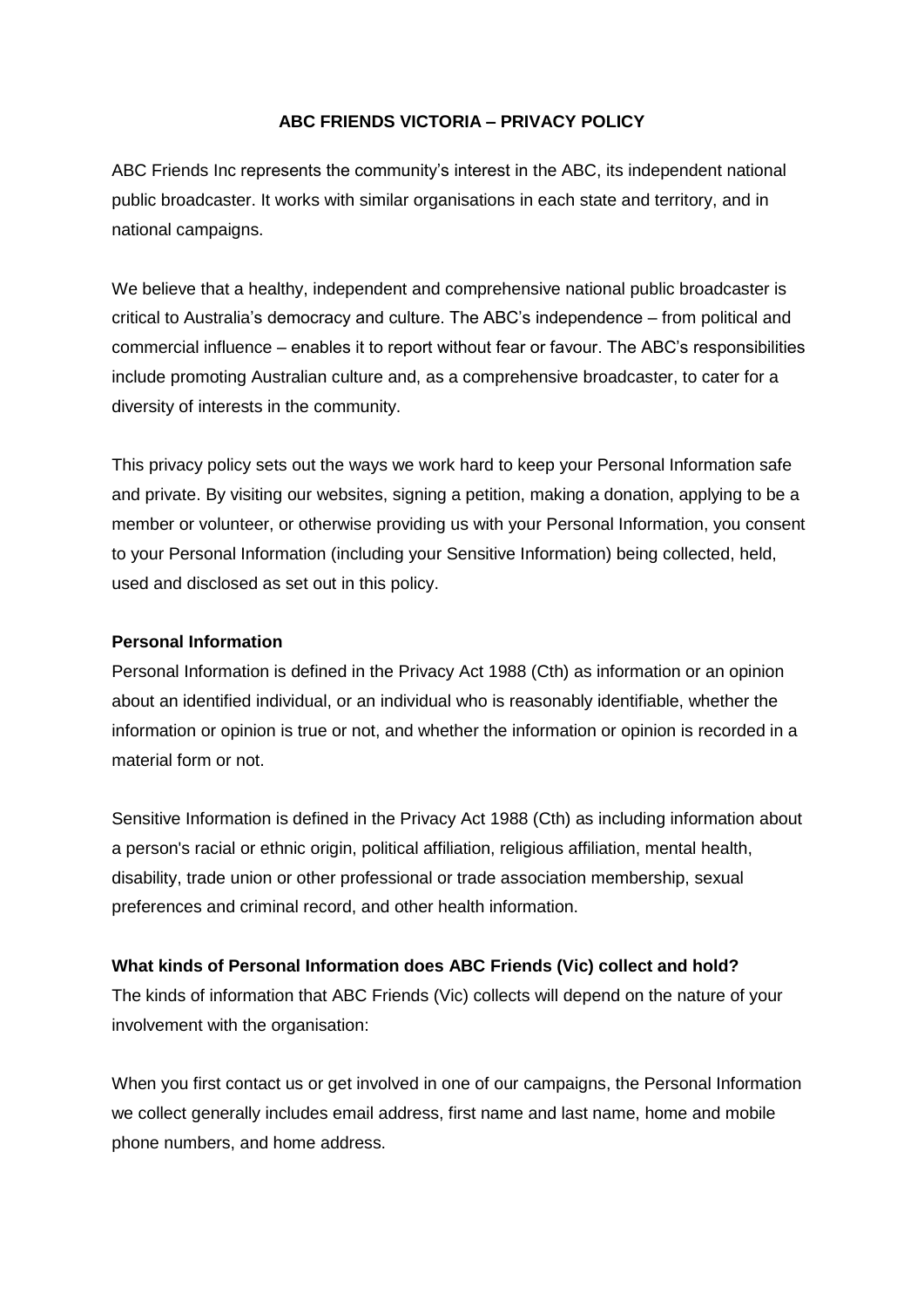If you choose to get more involved in our campaigns, the Personal Information we collect generally includes the actions you take, the donations you make (and other information you may give to us when donating, like bank details or credit card details), your phone number, information you give to us when completing surveys, like gender and date of birth, and information contained in your feedback or comments.

We may also collect limited Personal Information, such as your email address and telephone number, when you participate on a website or social media app that we administer.

Some Personal Information which we may collect during your engagement with us is Sensitive Information. For example, we might collect information about your campaign priorities or political views. This is because we want to understand what you're passionate about. Knowing your priorities, values and opinions helps us to communicate with you better.

If you are, or apply to be, a ABCF (Vic) staff member, the Personal Information we collect about you generally includes employment details like job title, salary and work practices, information you give to us when applying for a job, like past employment details, referee's comments, performance reviews, and performance complaints. The Sensitive Information we may collect includes health information and criminal record information.

If you are, or apply to be, an ABCF (Vic) volunteer, we may also collect Personal Information including your address and contact details, and Sensitive Information which may include health information and criminal record information.

### **Why do we collect, hold, use and disclose your Personal Information?**

We never collect, hold, use or disclose Personal Information other than in pursuit of our stated vision, mission, and our functions or activities. We make sure that we only hold, use and disclose Personal Information for the purpose for which it was collected.

We will not use or disclose Personal Information for a purpose other than that for which it was collected unless:

- you have consented to this use or disclosure.
- we are required to, or authorised to, by the law or a court or tribunal order, or
- otherwise in accordance with applicable privacy and data protection laws.

We collect, hold and use Personal Information about you so that we can: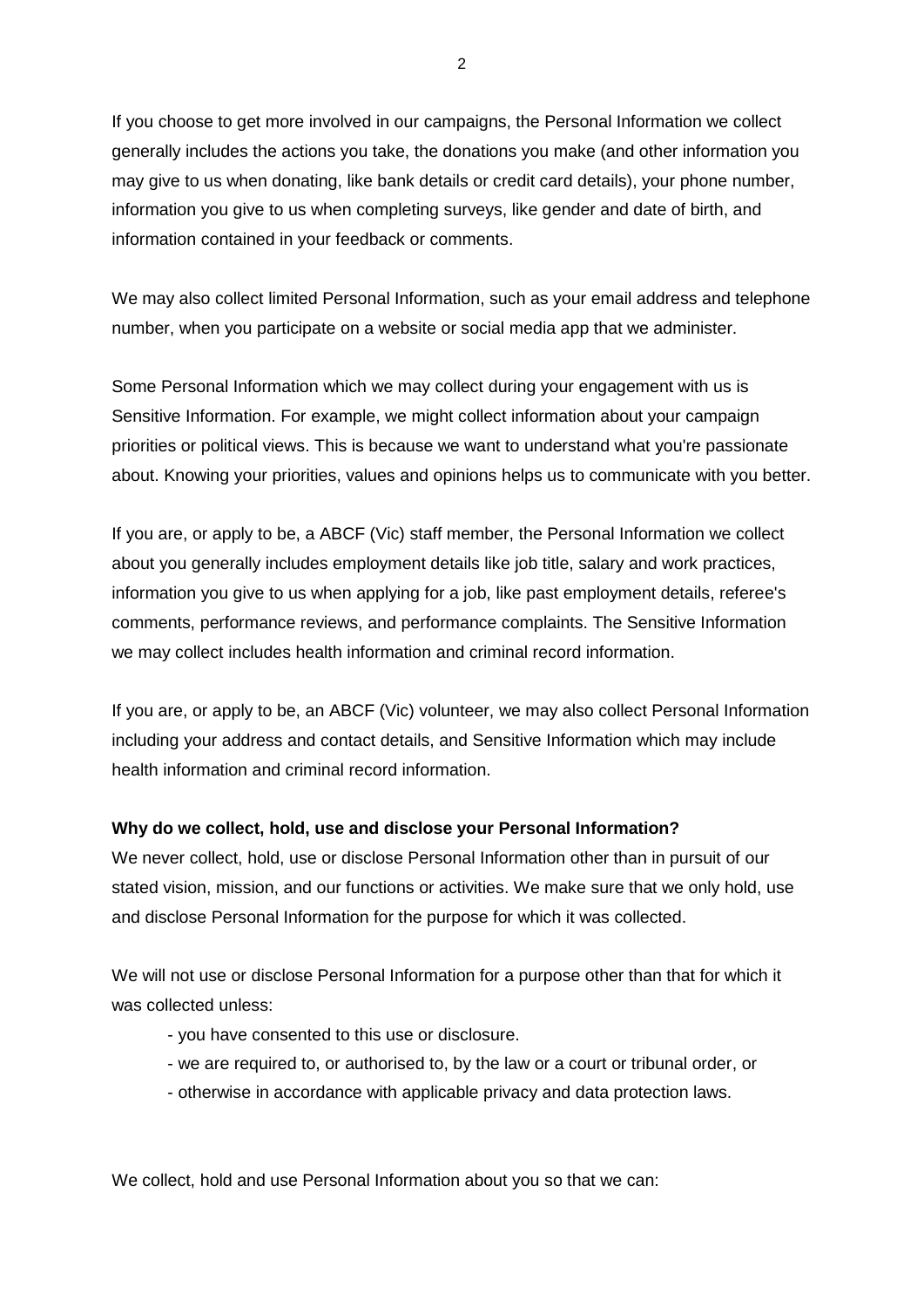- run effective campaigns in line with our goals and values
- communicate with you about our campaigns and activities and give you the opportunity to participate in our campaigns and activities
- provide you with opportunities to donate to our campaigns and activities
- analyse and research our member and donor base so that we can better retain and attract members and donors and grow our people powered movement.
- measure the effectiveness of our campaigns and activities so that we can improve them and scale our impact,
- administer any services we provide, or
- deliver administrative functions like responding to feedback or complaints, processing donations, providing receipts and improving our website.

# **How does ABC Friends (Vic) collect Personal Information?**

We collect Personal Information from a range of sources, including:

- our website, for example if you sign a petition and give your email address, name and/or other details,
- in person, over the phone, by email and via online surveys,
- through documents such as resumes from job applicants,
- from publicly available sources,
- via cookies on our website (see more below),

We make sure that our collection of Personal Information from these sources is legal and fair.

# **How does ABC Friends (Vic) keep your information safe?**

We take the security of Personal Information very seriously and have in place a range of measures to protect your Personal Information from misuse, interference, loss, and unauthorised access, use, modification, or disclosure.

# **Disclosure of Personal Information**

ABC Friends (Vic) never sells, licences, or rents your Personal Information. However, there are some purposes for which your Personal Information will be disclosed, including:

- when you sign a petition, open letter or similar on our website, ABC Friends Victoria will disclose your first name, last name and postcode to the target or targets of the petition or open letter.
- when you contact an MP or similar through our systems, we may disclose your first name, last name, postcode and email address to the MP or similar.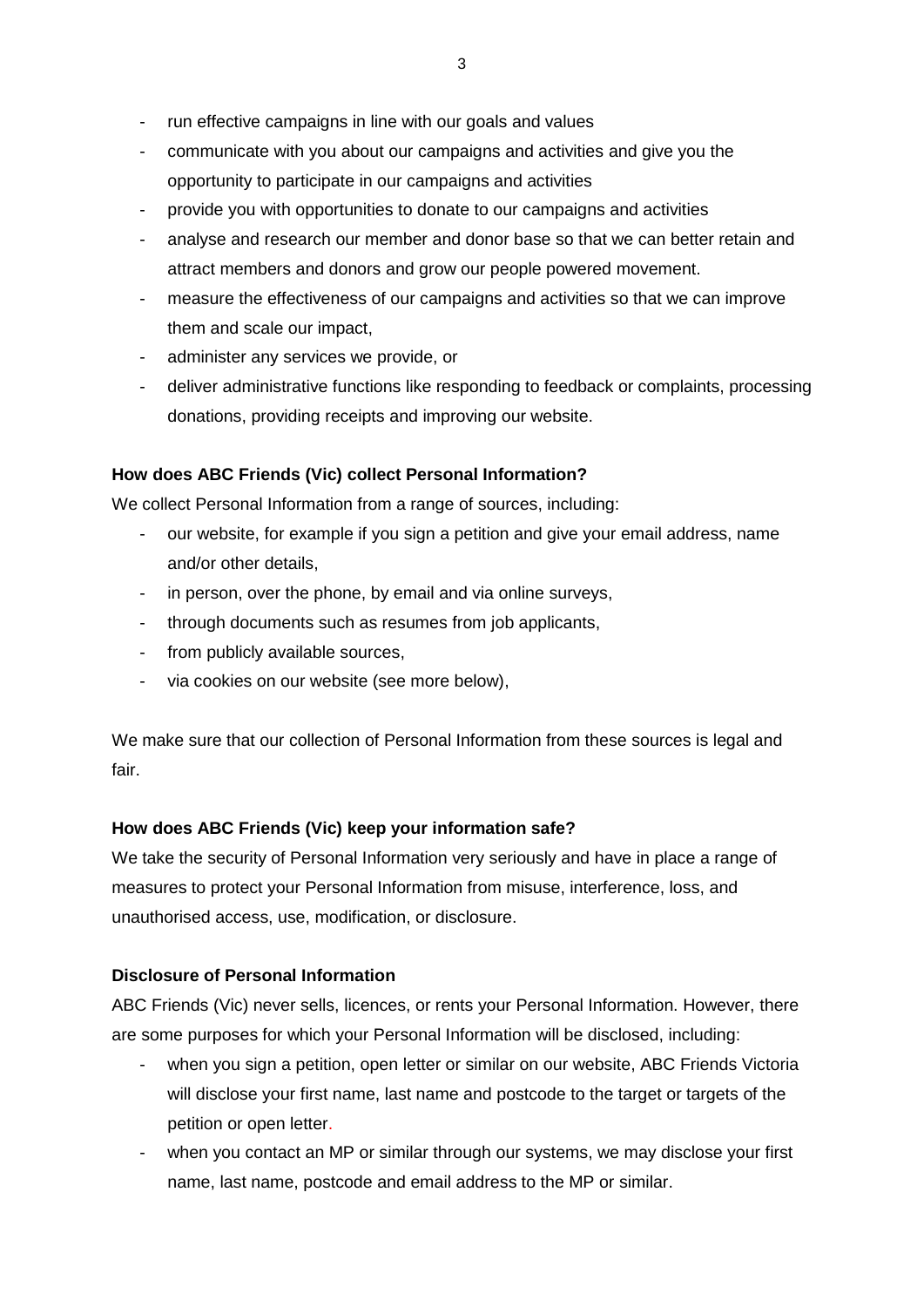sometimes we disclose limited Personal Information to trusted third parties providing services to ABC Friends, such as trusted call centre providers, direct mail providers, digital advertising platforms and research organisations that we work with.

If you don't want your Personal Information disclosed in these ways, please let us know either at the time we collect your information or at any later time.

You can contact us on:

**phone: [1300](tel:1300108126) 108 126 email: [office@abcfriends.org.au](mailto:office@abcfriends.org.au)**

## **ABC Friends (Vic) Staff and Volunteers**

Only authorised, properly trained staff and volunteers have access to our databases. Our staff and volunteers are bound by confidentiality obligations, and this extends to ensuring that Personal Information collected by ABC Friends (Vic) is kept confidential.

## **How can you access or correct your Personal Information?**

You have the right to request access to the records of Personal Information that we hold about you. You also have the right to ask us to alter your Personal Information if you think the information is inaccurate, out-of-date, incomplete, irrelevant, or misleading.

To make such a request, please email us at **[office@abcfriends.org.au](mailto:office@abcfriends.org.au)** setting out what information you wish to access, your name and an email or mail address at which we can contact you. We will ask you to provide identification so that we can ensure that you are the person to whom the Personal Information relates.

## **How can you report a potential breach of your privacy?**

If you have any questions or concerns, please don't hesitate to contact us via phone or email and set out the nature of your concern.

In order to effectively address your concern, we may ask you to provide further information. Once we have received all the information we need from you, please allow us 28 days to respond to your concern. If you are unsatisfied with our response, you may contact the Office of the Australian Information Commissioner at www.oaic.gov.au

Our contact details: phone: **[1300](tel:1300108126) 108 126 email: [office@abcfriends.org.au](mailto:office@abcfriends.org.au)**